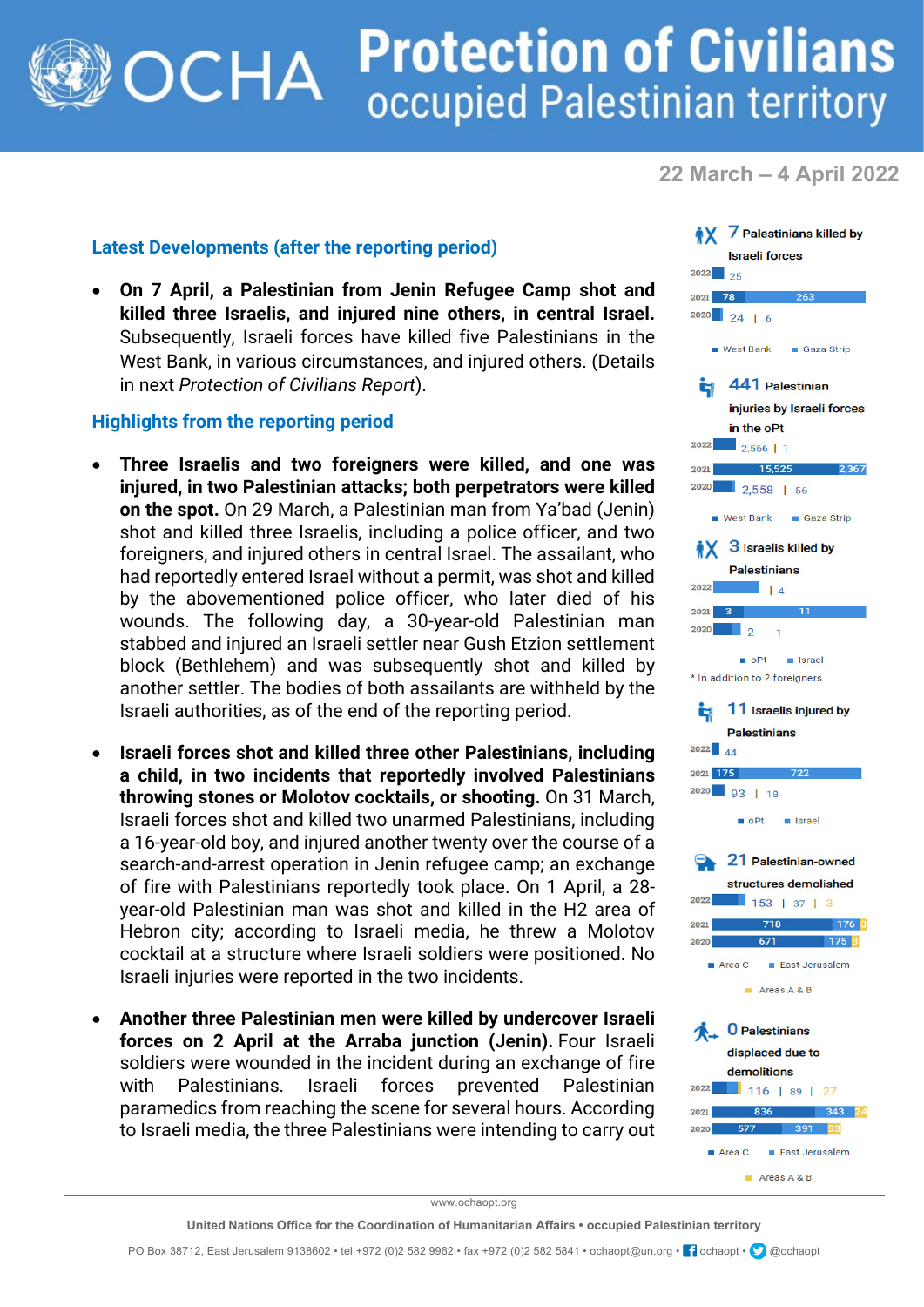an attack against Israelis and weapons were found in their vehicle.

- **Overall, 441 Palestinians, including 84 children, were injured by Israeli forces across the West Bank, more than twice as many as in the previous reporting period.** Most of the injuries (289) were recorded near Beita and Beit Dajan (both in Nablus), and Kafr Qaddum (Qalqiliya), in demonstrations against settlements. In the villages of Qaryut (Nablus) and Kafr ad Dik (Salfit), and in Hebron city, 39 people were injured by Israeli forces following the entry of Israeli settlers into these areas and subsequent Palestinian stonethrowing at Israeli forces, who shot live ammunition, rubber bullets and teargas canisters at Palestinians. In Jenin city, during a search-and-arrest operation, Palestinians reportedly threw stones at Israeli forces and the latter shot teargas canisters, some of which landed near a hospital compound; five patients and staff required medical treatment for teargas inhalation, and several wards had to be evacuated. Another 73 Palestinians were injured during five search-and-arrest operations in Jerusalem, Jenin, and Bethlehem. In total, Israeli forces carried out 40 search-and-arrest operations and arrested 78 Palestinians. Another 40 injuries were reported in the Old City of Jerusalem and Tulkarm (see below). Of all the Palestinian injuries, seven were by live ammunition, 81 by rubber bullets, and most of the remainder were treated for inhaling teargas.
- **Since the beginning of Ramadan, on 2 April, Israeli forces have intensified their presence in and around the Old City of Jerusalem, including outside the Damascus Gate, where Palestinians gather after breaking the fast.** Some Palestinians threw stones at Israeli police, injuring one of them, and the latter injured 19 Palestinians, including at least one child, and arrested at least ten (included above).
- **Following the 29 March attack in Israel, the Israeli military deployed soldiers to the northern West Bank, to block unregulated Palestinian access to Israel through breaches in the West Bank Barrier.** On several occasions, Israeli forces reportedly fired teargas canisters and stun grenades at Palestinians along the fence, resulting in seventeen injuries (included above).
- **The Israeli authorities demolished or confiscated 21 Palestinian-owned structures in Area C of the West Bank, citing the lack of Israeli-issued building permits.** No displacement was reported but the livelihoods of about 115 people, including 44 children, were affected. Most of the structures (13) were reported in one single incident in Tulkarm city and two of the structures were in the herding community of Ras at Tin (Ramallah), where the Israeli authorities had declared the land a

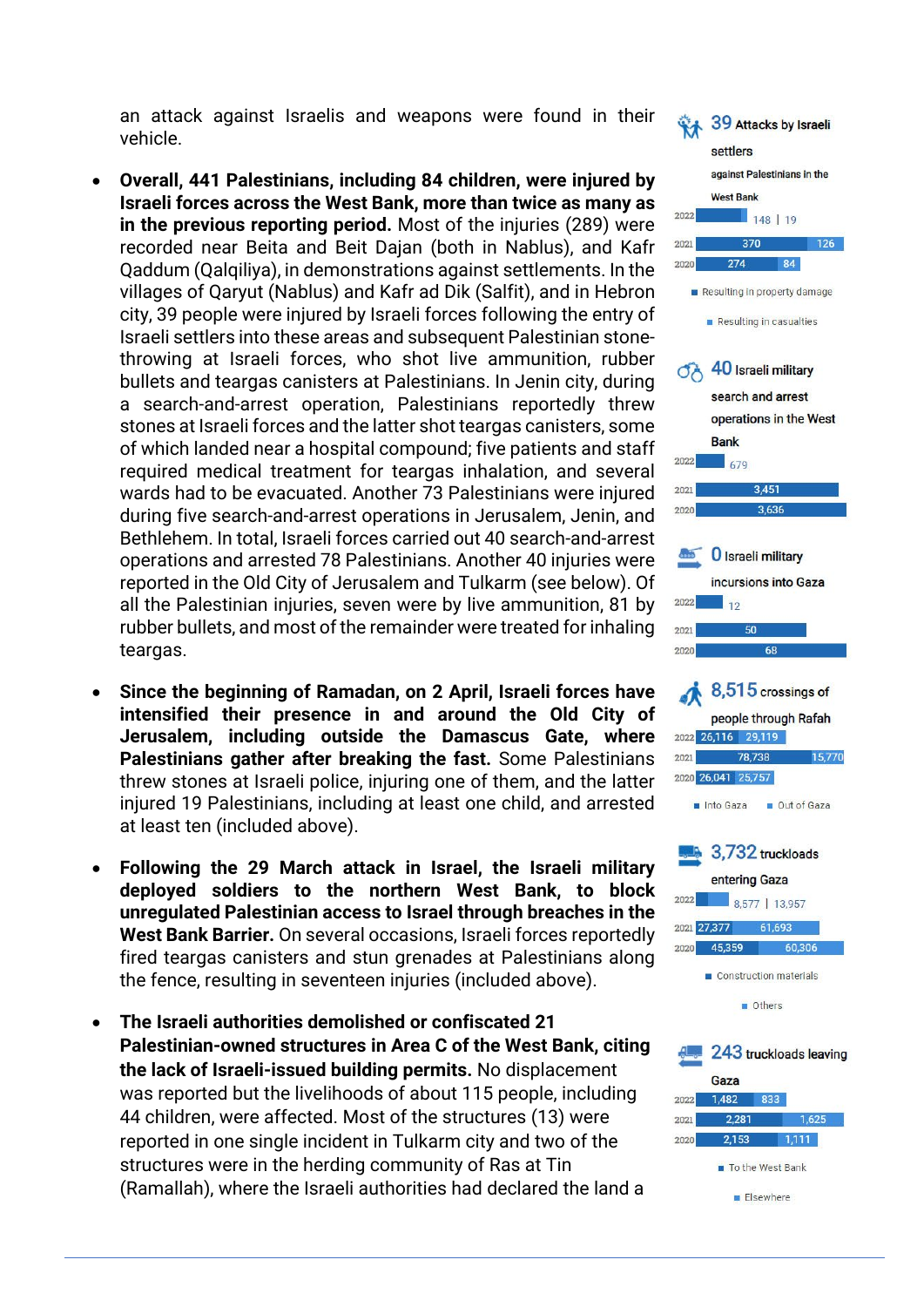'firing zone' for military training. The remaining six structures were reported in Jerusalem, Jericho, Hebron and Bethlehem governorates.

- **On 30 March, the Israeli Supreme Court approved a seven-month extension for an interim injunction that prevents the demolition of 34 houses, home to about 300 people, under threat of demolition in Al Walaja (Bethlehem).** However, 12 structures that are not covered by the injunction may be demolished at any time.
- **On 27 March, Israeli settlers took over the first floor of the Petra Hotel in the Old City of Jerusalem.** The Israeli Police facilitated the move, despite court cases pending since 2004. During the incident, verbal and physical confrontations between Palestinians, Israeli settlers, and Israeli forces were reported nearby, and three Palestinians were arrested.
- **Israeli settlers injured five Palestinians, and people known or believed to be settlers damaged Palestinian property in 35 instances, representing a 75 per cent increase compared with the previous reporting period.** The injuries occurred in four separate incidents, when settlers physically assaulted a Palestinian man grazing livestock near Jinba (Hebron), and a man farming his land near Kafr ad Dik (Salfit) and after settlers threw stones at Palestinian vehicles near Huwwara and Deir Sharaf (both in Nablus) injuring three Palestinian men and causing damage to their vehicles. In six other incidents, about 255 Palestinian-owned trees and saplings were uprooted or vandalized near Israeli settlements next to Al Lubban ash Sharqiya (Nablus), Turmus'ayya (Ramallah), Ash Shuyukh (Hebron), and Kafr Qaddum (Qalqiliya). In eleven incidents in Ramallah, Nablus, Jerusalem, Qalqiliya, Salfit and in the Sheikh Jarrah area of East Jerusalem, Israeli settlers punctured the tires of 83 Palestinian-owned cars and attacked nine homes, causing damage to windows and wrote graffiti on the walls. Nine additional incidents were recorded in Salfit, Hebron, Ramallah, and Qalqiliya where agricultural equipment and livestock were stolen and a well and three water tanks were damaged. In another nine incidents, settlers threw stones at Palestinian vehicles near Jerusalem, Hebron and Nablus causing damage to at least ten vehicles.
- **People known or believed to be Palestinians injured three Israeli settlers and damaged ten Israeli vehicles.** Six Israeli settlers were injured by stone-throwing near Nablus, Ramallah and Jerusalem.